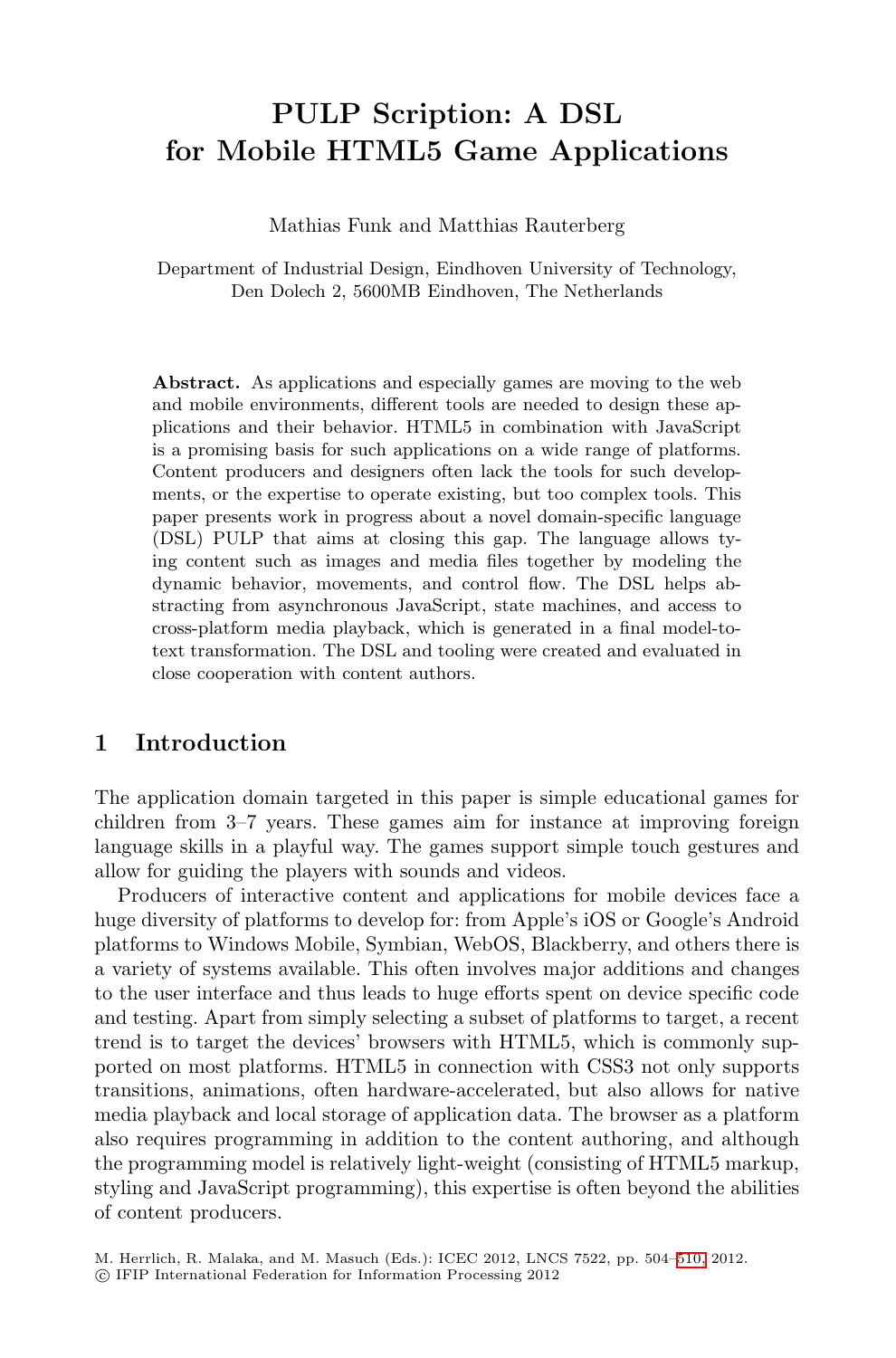The central problem statement can be formulated as: how can the authoring of interactive content on the web for next generation platforms and novel input methods be supported by modeling in the form of domain-specific languages as means to enable end-user programming with rapid iterations? Tackling this problem by designing a language should mainly involve the content author and her expertise as a domain expert. What is behind this problem is the assumption that content authors and designers can benefit from domain-specific languages which represent a formal description of the final product, but allow to specify in a way that resonates well with the working habits and prior expertise of the domain experts.

The paper introduces the domain-specific language PULP that allows for scripting all structural and behavioral aspects of an interaction HTML5 application. While images and media files represent the content basis of the application, PULP provides a structural skeleton which is enriched with behavior and styling. In the end, a fully working interactive application is generated.

### **2 Related Work**

Different techniques exist to *author* dynamic HTML5 content: on the one hand programming techniques based on either front-end scripting or domain-specific languages with code generation, and on the other hand there are light-weight prototyping techniques based on image slices that are annotated with links to support page transitions. Examples for the first techniq[ues](#page-6-1) [w](#page-6-2)hich involve modeling are the WebDSL and Mobl languages[2,3].

While WebDSL enables the development of generic web applications with a DSL, the Mobl language focuses on mobile application development. Both DSLs are supported by generators that ease quick iterations by generating respective HTML and JavaScript artifacts on-the-fly. The generated artifacts assemble UI elements and add interaction possibilities. The second technique of visual rapid prototyping is based on image slices that are assembled to form the screens of the application, and their annotation to allow for limited interaction support[5,4]. PULP's usage domain, however, is situated in-between: the focus is on applications without predefined interface elements but with image objects that serve as actors which can be manipulated and which structure the user experience. PULP aims at designing for (novel) interfaces with touch and gesture support, as well as native sound and video output. At the same time, PULP is a textual DSL and allows for more control over the application structure, collaborative working and version control.

# **3 The DSL**

The design of an appropriate domain-specific language PULP for the purpose of rapid prototyping of interactive (touch-based) applications needs to involve concepts of the domain as first-class citizens, but also the user of such a language having a distinct set of skills. The language concepts are explained in the following, before turning towards the necessary skills to master the language.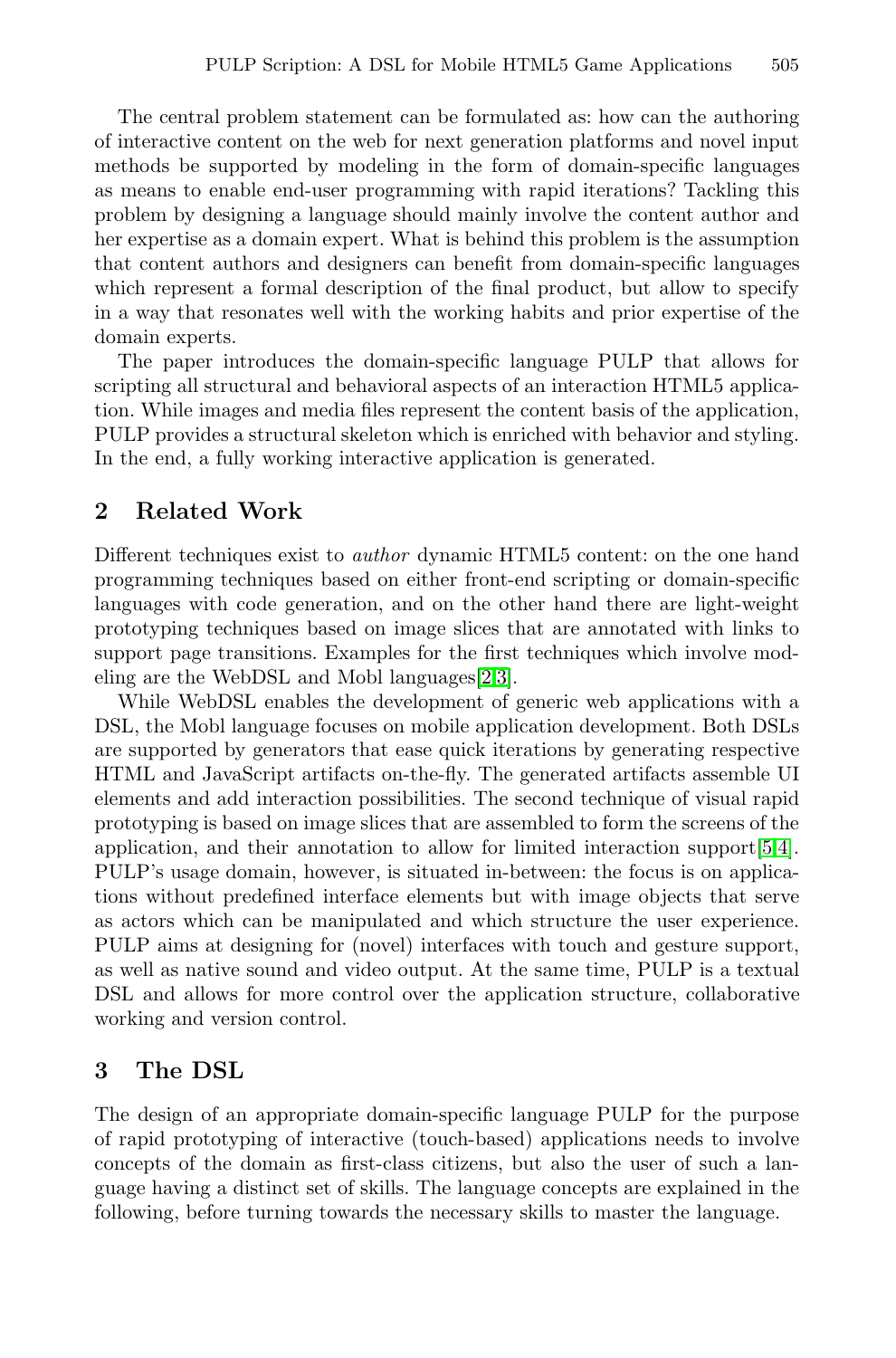#### 3.1 Language Concepts **3.1 Language Concepts**

As mentioned before, the users of the PULP language are designers and content creators for different interactive media. They are trained, sometimes even formally, to think in terms of canvases and objects within. Behind this is the notion of coordinate systems and pixels as the basic measure of distance within such systems. Often, these users have good understanding of the size of screen objects and can reliably estimate the pixel size of objects or distances. The PULP DSL draws on these skills as all screen objects and the screens are measured and positioned according to pixel counts. For the sake of simplicity, only absolute positioning is used as relative positioning of elements could potentially lead to obscure dependencies between screen objects. The second important skill of language users is the ability to not only position elements in 2D space, but also according to a z-index, i.e. the notion of screen layers. The language supports this by first the straightforward convention to place objects in order of appearance, and second by layers which may group objects on the same (layer) z-index.

A PULP script contains essentially a number of screens, therein, screen objects, and definitions of interactions upon these screen objects. These interactions are expressed as action chains. The language was designed such that the number of structural tokens such as "=>" or "*{*" and "*}*" is kept to a minimum, whereas operative (or more verbal) keywords have a direct counter part in observable functionality like "show", "hide", "move", and "play". The general terminology originally aligned with the analogy of a theater stage with background, foreground, actors and requisites. It later evolved to a more open theme of screens, screen objects, and interactions.

# $3.2$

An application in PULP is first defined with a few global constants such as "title", "width", "height" and background color. Furthermore it is structured into different *screens* which can contain screen objects and associated interactions. Screen objects are divided into layers, images, and text. Layers enable grouping other screen objects and expressing a z-order on the screen. Images and text are defined with coordinates and size parameters, as well as optional styling (according to CSS3). In addition to screens, different media objects can be defined in a PULP application: videos, sounds, and voices. The difference between sounds and voices is the convention that sounds can be played in parallel, whereas voices are played exclusively to ensure understandability. Finally, a start screen is given for starting up the application.

# 3.3

An action chain consists of at least one action trigger and one action result. More than one action trigger define either an ordered sequence of actions that have to be performed by the user to reach an action result, or an arbitrary sequence of actions that are needed to trigger the action result. In general, sets of combined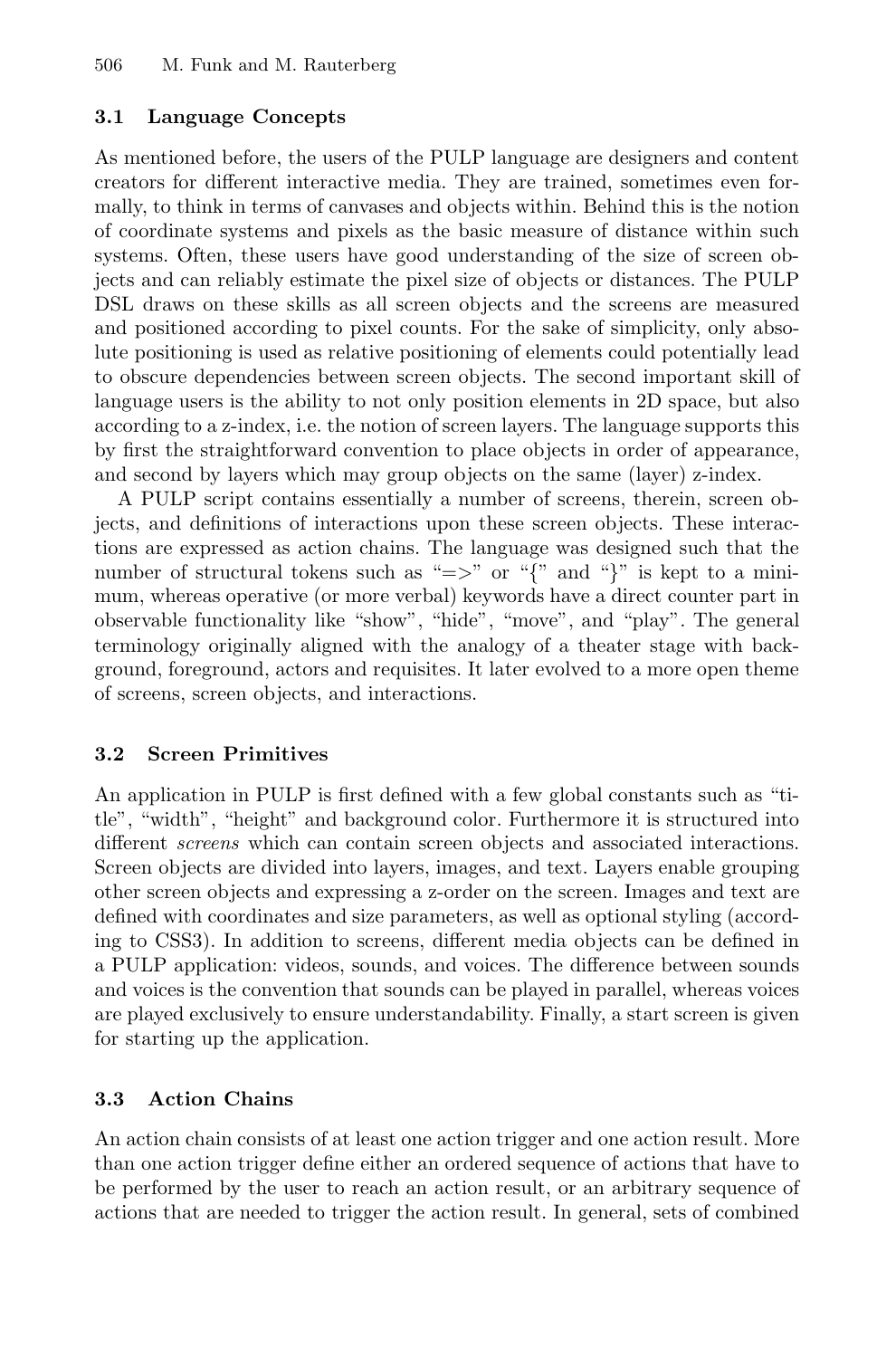action triggers are useful for setting with *scripted* behavior that is expected from the user, such as learning environments, whereas single actions triggers are incorporated most for user interface prototypes that strive for simplicity and good usability.

An action chain is defined as:

#### Trigger  $(=$  Trigger)\* = Result  $(=$  Result)\*

An example is a click action on a predefined image that triggers sound playback followed by a screen change. Note that the image defines "click" as a possible action:

```
image showResults (images/btnShowResults.png) width 200 height 40 click
sound buttonSound (media/btnSound.mp3)
click showResults => play buttonSound => screen resultScreen
```
Multiple triggers within an action denote a simple form of a state machine: the results are only triggered in case all specified triggers are performed in the right order by the user. An example is entering a code  $(4321)$  on a graphical numeric pad to gain access to the result screen:

```
image numPad1 (images/buttons/numPad1.png) click
image numPad2 (images/buttons/numPad2.png) click
...
click numPad4 => click numPad3
       => click numPad2 => click numPad1 => screen resultScreen
```
This last aspect of action chains enables to quickly prototype interactive applications with [co](#page-4-0)mplex interaction patterns that [w](#page-3-0)ould require larger efforts to achieve with manual JavaScript [pr](#page-3-1)ogramming. PULP hides this complexity, and instead presents a designer-friendly, more application focused view on HTML5 scripting.

# <span id="page-3-1"></span><span id="page-3-0"></span>**4 Tool Implementation and the HTML5 Generator**

The PULP editor tool (cf. Fig. 1) is based on the Eclipse platform<sup>1</sup>, and makes use of the Xtext domain-specific language toolkit<sup>2</sup> to provide a textual editor with syntax coloring, auto-completion, and validation. The generation step is a [model-to-tex](http://eclipse.org)t generation of HTML and JavaScript code and it is enabled by the  $Xtend<sup>23</sup>$  [tools. Th](http://eclipse.org/Xtext)e editor allows browsing image and media files while creating PULP language elements.

When a PULP file is saved in the editor, the PULP generator (for HTML5) runs automatically and creates a hierarchy of files in an /html/ subfolder where also the images and media files reside. The generator creates a single HTML file

<sup>1</sup> Eclipse: http://eclipse.org

<sup>2</sup> Xtext: http://eclipse.org/Xtext

<sup>3</sup> A part of Eclipse Xtext.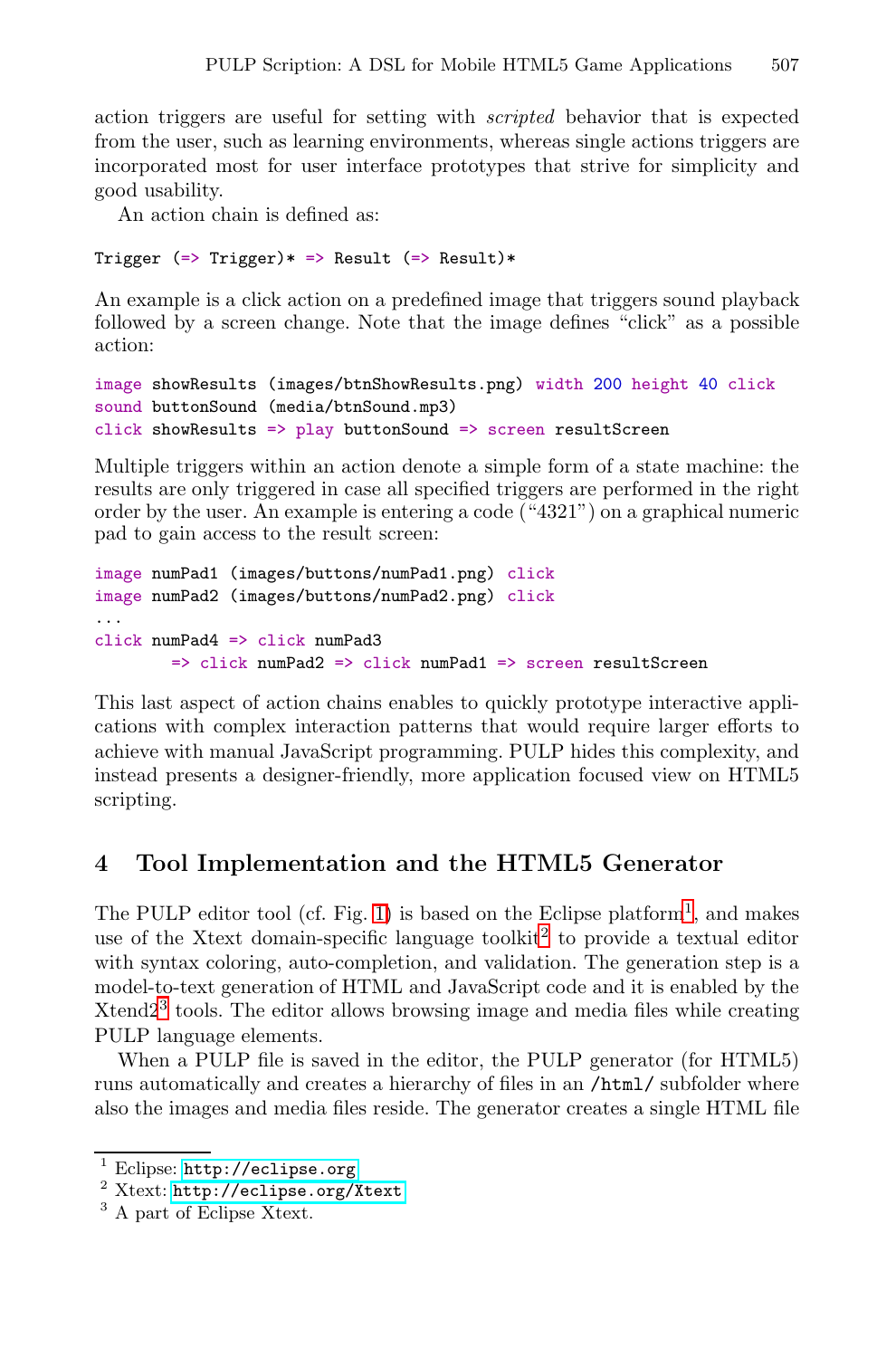#### <span id="page-4-0"></span>508 M. Funk and M. Rauterberg



**Fig. 1.** Architecture of PULP tool chain with media and script artifacts

which first contains the declaration of all screens and screens object as HTML  $\langle \text{div} \rangle$  and images, then the associated media files as HTML5  $\langle \text{audio} \rangle$  and <video> objects. Finally, JavaScript is generated according to the given interaction capabilities and defined interaction of screen objects. The generated JavaScript makes use of  $iQu$ ery<sup>4</sup> and a few custom library functions.

# **5 Evaluation**

A short informal evaluation of the tool has been carried out. In general, the possibility to achieve small games with comparatively rich interaction and touch gestures was received positively. During the evaluation, the participants were presented first with an exemplary PULP script that demonstrates most of the functionality and uses few pictures and media files to script an application. Different items of the PULP script were explained and participants could ask questions if necessary. This step took at most 15 minutes. In the next evaluation phase the participants were asked to change minor parts of the PULP script, such as positioning of images, and styling of text. Subsequently, the focus shifted to modifying the interactions that were attached to the screen objects, e.g. changing the click action on an image to a mouse-over action and triggering different sounds after a drag and drop action. This second phase took at most 20 minutes. In the third and last phase, participants were asked to be creative with their own material that they brought to the evaluation. This last phase did not involve extensive coaching anymore, and took about 25 minutes.

A more formal follow-up study is planned and will be carried out with a later [version of t](http://jquery.org)he tool. Interesting aspects of this evaluation will concern the creation of more complex control flows, visual positioning of elements, and embedding videos. Furthermore, tool iterations based on user feedback are expected to motivate not only functional improvements, but also improvements of language syntax and semantics.

<sup>4</sup> jQuery: http://jquery.org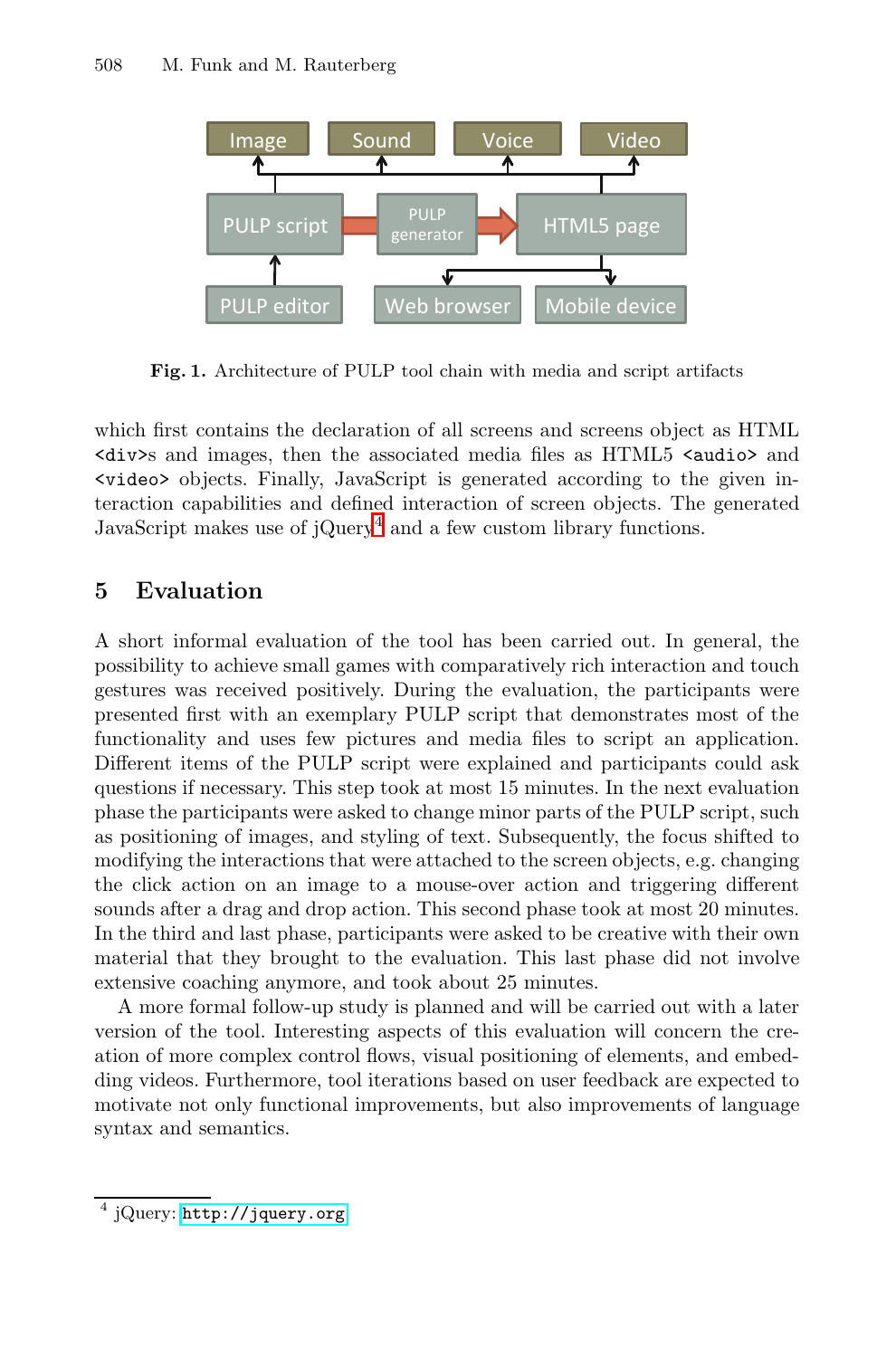# **6 Conclusions**

This paper introduces a novel domain-specific language (DSL) for design and content authoring stakeholders in the domain of mobile games and other interactive applications. The potential range of applications is larger than shown in this paper, however, the gaming domain was chosen due to its focus and availability of professional users and testers. The emphasis is on enabling to script interaction flows, gestures and behavior in general. Combined with appealing visuals and supportive media such as object sounds and ambient atmospheres (potentially also video), applications created with PULP can convey a user experience that adequately matches the final product in its main lines. This rapid prototyped experience is important for showing the product vision as a clear goal during development, but also for demo purposes and early user feedback.

The presented DSL aims at simplifying programming tasks that would normally involve parallel and event-based programming paradigms, gesture handling, and handling of browser compatibility issues. The associated generator component takes a PULP file and linked media files as input and generates an entire HTML5 web application, which can be directly tested with a web browser.

<span id="page-5-0"></span>Behind the PULP language and tools is the question whether DSLs can be [ap](#page-5-0)plied successfully in the domain of design where the use of textual tools is not as common. DSLs naturally relate to modeling and formalization - therefore the question is extended to the applicability of (more or less formal) modeling in the design domain. The research on the PULP language aims at investigating this problem domain in the future. Further future work can be also derived from the evaluation, namely to ease the positioning of screen objects and to allow for prototyping other, more elaborate user interfaces that make use of gestures. Finally, prototyping efforts should be aligned with means to observe use flows[1] for the collection of user feedback during early stages of development.

# **References**

- 1. Funk, M., van der Putten, P., Corporaal, H.: Analytics for the internet of things. In: CHI EA 2009: Proceedings of the 27th International Conference Extended Abstracts on Human Factors in Computing Systems, pp. 4195–4200. ACM, New York (2009)
- 2. Groenewegen, D.M., Hemel, Z., Kats, L.C.L., Visser, E.: Webdsl: a domain-specific language for dynamic web applications. In: Harris, G.E. (ed.) Companion to the 23rd Annual ACM SIGPLAN Conference on Object-Oriented Programming, Systems, Languages, and Applications, OOPSLA 2008, Nashville, TN, USA, October 19-13, 2007, pp. 779–780. ACM (2008)